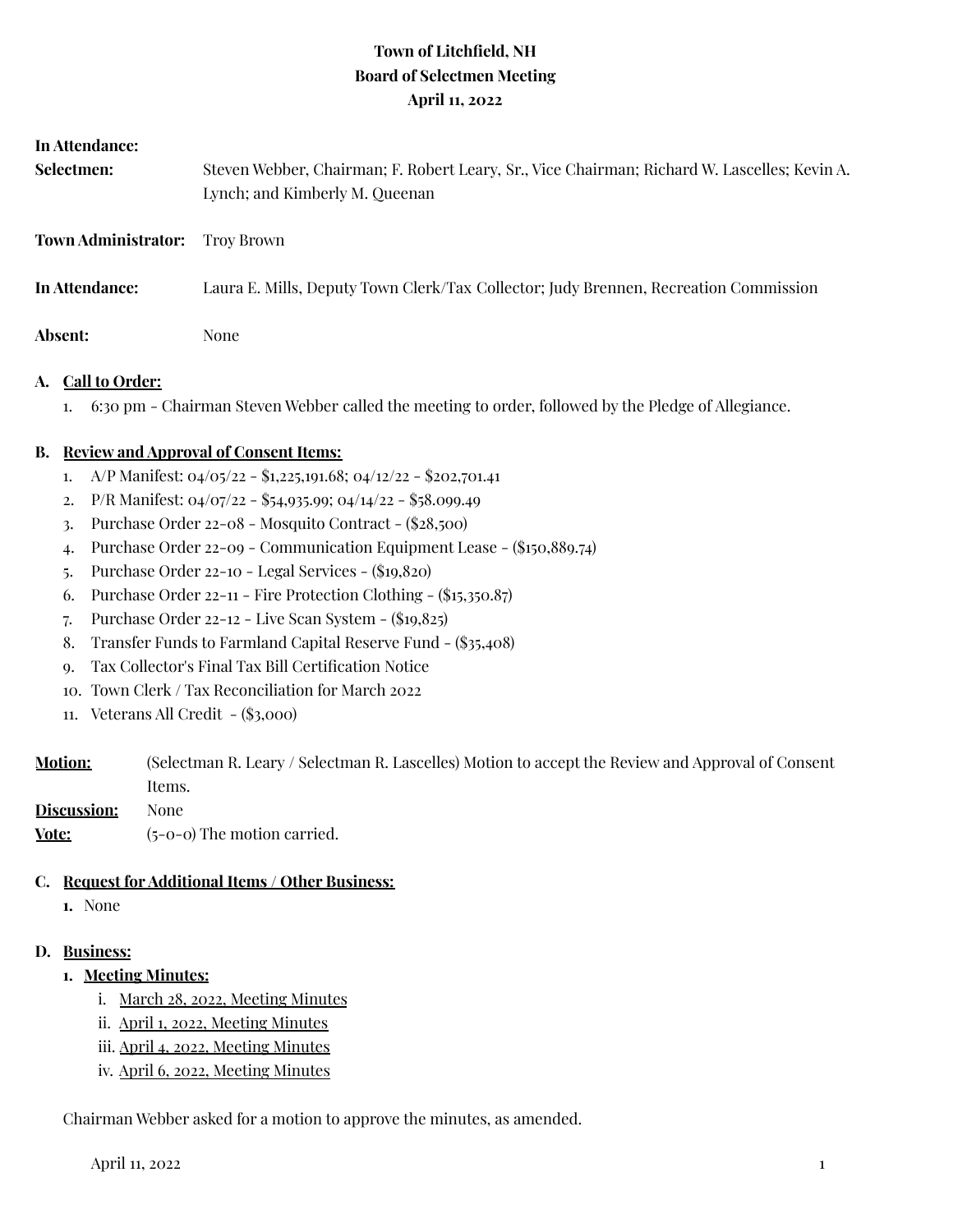**Motion:** (Selectman R. Lascelles / Selectman K. Lynch) So moved **Discussion:** None **Vote:** (5-0-0) The motion carried.

## **2. Laura E. Mills, Deputy Town Clerk / Tax Collector Introduction:**

Town Clerk / Tax Collector Theresa Briand introduced the new Deputy Town Clerk / Tax Collector Laura E. Mills to the Select Board. The Board welcomed Ms. Mills to Town Hall.

Town Administrator Troy Brown stated that Ms. Mills previously worked for the City of Manchester and is a resident of Litchfield. Ms. Mills mentioned that she was excited to be working for the Town of Litchfield, and she has been a resident for over one year. Ms. Mills noted that she was initially from Sandwich, MA.

## **3. Judy Brennen, Recreation Commission - Liveable Communities:**

Ms. Brennen informed the Select Board about Liveable Communities and how AARP sponsored them. She noted that a Liveable Community supports all ages and abilities. Ms. Brennen mentioned how the Town of Litchfield has already surpassed the national average for residents who are age 50 plus, and the data showed that the town needs to create more activities for the older generation.

Ms. Brennen commented that if the Select Board were interested, then they would need to apply to have the town become a Liveable Community. The application would ask the Select Board to answer questions about what events occur in Litchfield and how the town includes everyone in its activities. She noted that there was no fee to apply, and if the town were accepted, it would have access to grants. Ms. Brennen added that she would be willing to be the contact for the Select Board.

Ms. Brennen pointed out that the Conservation Commission would benefit from creating a Liveable Community. She stated that the Conservation Commission comprises members from their mid-twenties to seventies. Ms. Brennen listed the activities that the Conservation Commission has created for all ages. Ms. Brennen commented that she thought the Select Board could create a sub-committee for the Liveable Community. The sub-committee would then report to the Select Board, and she added that the sub-committee should be made up of members from the Rec Commission, Conservation Commission, Heritage Committee, Planning Board, and the Select Board.

The Board thanked Ms. Brennen for talking to them regarding the Living Community.

#### **4. Public Input @ 6:57 pm**

## i. **Jason Hubbard, 29 Woodhawk Way**

Mr. Hubbard mentioned that he is a taxpayer in the Town of Litchfield and a Lieutenant for the Litchfield Fire Department. Mr. Hubbard stated that he wanted to comment on some of the remarks made at the March 14 Board of Selectmen meeting.

Mr. Hubbard said that he heard comments made like, "they sat on our duffs and did nothing," "they should have been out at the polls," and "should we reward them for doing nothing." He mentioned that the comments made by elected officials were very disturbing. Mr. Hubbard stated that the idea that the Select Board discussed rewarding the Fire Department with a fire truck was insane. The fire truck is for the Town of Litchfield and not for the firefighters to use personally.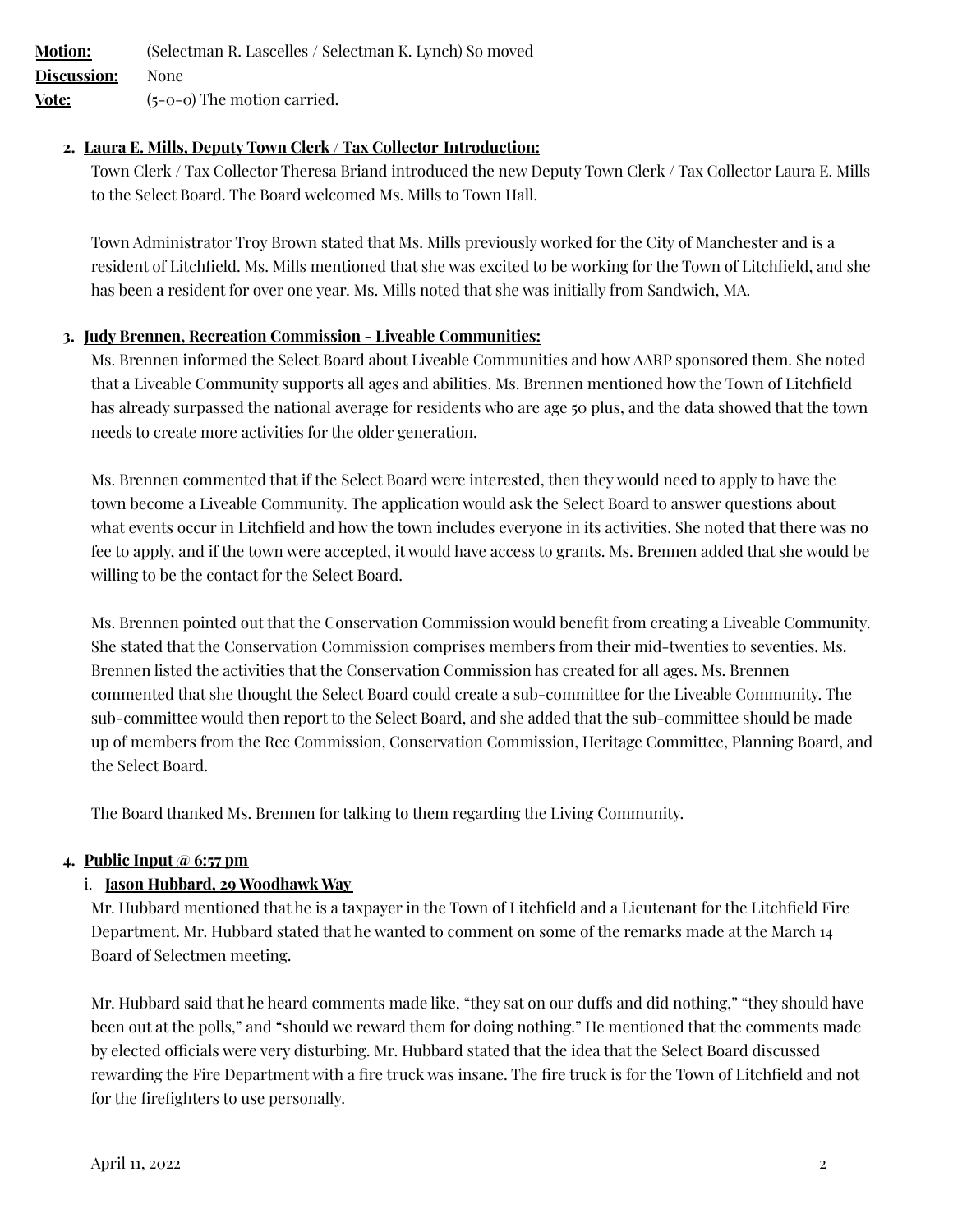Mr. Hubbard acknowledged that the taxpayers of Litchfield chose to vote the warrant article for a new fire truck down, and he respected their decision. He noted that if the firefighters were out providing information about why they need a new fire truck, it might have helped. Mr. Hubbard added that no one on the Select Board, who voted to support the warrant article, was campaigning for a new fire truck.

Mr. Hubbard commented that what the firefighters do for the Town of Litchfield goes unnoticed. He noted that the Department is dedicated; they sacrifice their safety and personal time. Mr. Hubbard mentioned that if the Select Board chose not to use the ARPA funds to purchase a new fire truck, he would respect their decision.

Mr. Hubbard noted that comments were made about "Mutual Aid Agreements." He pointed out that "Mutual Aid" goes both ways, and the Town of Litchfield has to be willing and able to provide working equipment to surrounding towns that need help. MR. Hubbard commented that ARPA funds are Federal funds, and taxpayers will have to pay this money back. He asked that the decisions be made objectively and what is in the community's best interest.

The Board thanked Mr. Hubbard for his input and service.

## ii. **Paul Kelley**

Mr. Kelley stated that he is a firefighter/paramedic and also represents the Litchfield Firefighter Association as its president. Mr. Kelley noted that he also wanted to respond to some comments made and update the Select Board on the status of the Department.

Mr. Kelley mentioned that the Department had 30 plus members with various backgrounds. He commented that some of the members work full-time jobs with other Fire Departments, and some members work white or blue-collar jobs. He stated how the members work 40 plus hours a week at their full-time job and then answer the emergency call when needed. Mr. Kelley described how new employees are trained if they do not have enough certifications. The training can take around 200 hours to complete, and this time is spent away from their families. He added that the Department pays for the classes, but the members are not paid for attending or studying for the classes.

Mr. Kelley pointed out that comments made by the Select Board have taken their toll on the Department. He pointed out that comments like "they sat on our duffs" and "should we reward them for doing nothing" have not gone unnoticed. Mr. Kelley commented that people need to be educated regarding what the Fire Department is looking for, and if they have questions, they can stop by the fire station.

Mr. Kelley reviewed the history of the Fire Department and its need for new fire trucks. He mentioned that over the years, the Fire Department had agreed to withhold their request for a new fire truck, whether it be because of funding or because of the pandemic. He pointed out that two weeks ago, a Selectman commented that the Fire Department never told the Select Board what was wrong with the fire trucks, just that they were old.

Mr. Kelley stated that the Department feels that the warrant article never received the heartfelt support from the Select Board. He pointed out that a Selectman stated, "I will support putting the article on the ballot to let the voters decide" and "I made a promise to the Chief to put this article on the ballot."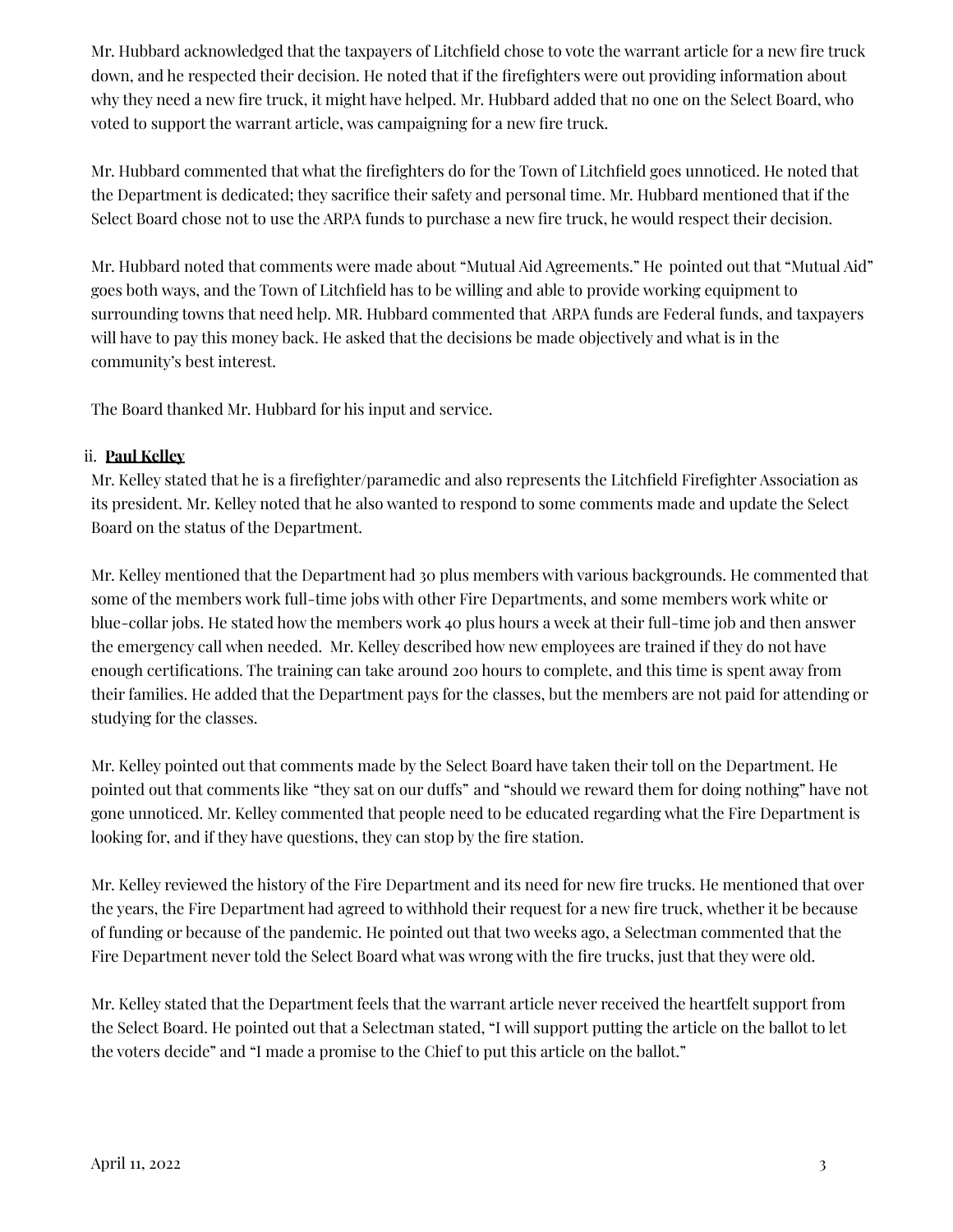Mr. Kelley mentioned that suggestions were made to purchase used fire trucks at the last meeting. He stated that when Fire Departments purchase used fire trucks, they buy a fire truck that another Department does not want. He listed a few towns and cities that purchased used fire trucks, and they wound up with a lemon fire truck.

Mr. Kelley said that he would welcome the Select Board to come over to the fire station and ask questions about the Fire Department's needs. He noted that the average age of the Litchfield Fire Department fleet is 23  $\frac{1}{2}$  years old. The average age for Hudson's fleet is 6 years old, Londonderry is 9 years old, Merrimack is 13 years old, Derry is 12  $\frac{1}{2}$  years old, Bedford is 12 years old, and Auburn is 11  $\frac{1}{2}$  years old.

Mr. Kelley thanked the Select Board for allowing him to speak. The Board thanked Mr. Kelley for his input and service.

## iii. **Selectman Robert Leary**

Selectman Robert Leary stated that nobody questions what the Litchfield Fire Department did and added that the firefighter's job ranks up there with the police. Mr. Leary mentioned that the members of the Select Board did not personally support the article, but they voted to put the article on the warrant. He added that they voted to put it on the warrant to give the taxpayers the final say.

Mr. Leary commented that the Select Board did discuss the warrant article for a new fire truck, even though some of the members did not support the warrant article. Mr. Leary added that he genuinely believed that the warrant article would have passed if the firefighters went to the polling station on election day.

Mr. Leary said that the biggest fear the Select Board had regarding the ARPA funds was using them to purchase a fire truck and later finding out the funds could not be used for that reason. If that happened, the town would have had to pay the Federal government back the money used to purchase the fire truck. He added that the number one priority of the Select Board is the roads in Litchfield.

Mr. Leary pointed out that Talent Hall has a floor that needs to be replaced. He noted that people are using the building all the time, and his concern is that someone will fall through the floor someday.

## iv. **Selectman Rich Lascelles**

Selectman Rich Lascelles commented that he could not emphasize enough that the Budget Committee did not vote to support the warrant article. The Budget Committee was not allowed to support the warrant article because supporting the article would have put the town over the tax cap. Mr. Lascelles noted that many taxpayers only look at whether the Budget Committee supports a warrant article, and the taxpayers make their decision based on the vote of the Budget Committee.

Mr. Lascelles stated that the majority of the Budget Committee was not really against the warrant article. He added that if the town could have informed the taxpayers that the Budget Committee had to vote that way, the residents might have supported the warrant article.

## iv. **Town Administrator Troy Brown**

Town Administrator Troy Brown stated that summer comes quick, and the Select Board will start working on the warrant articles again. Mr. Brown mentioned that if the Board puts forward an article to purchase a new fire engine, the fire engine would never be able to meet the tax cap requirements. Mr. Brown commented that he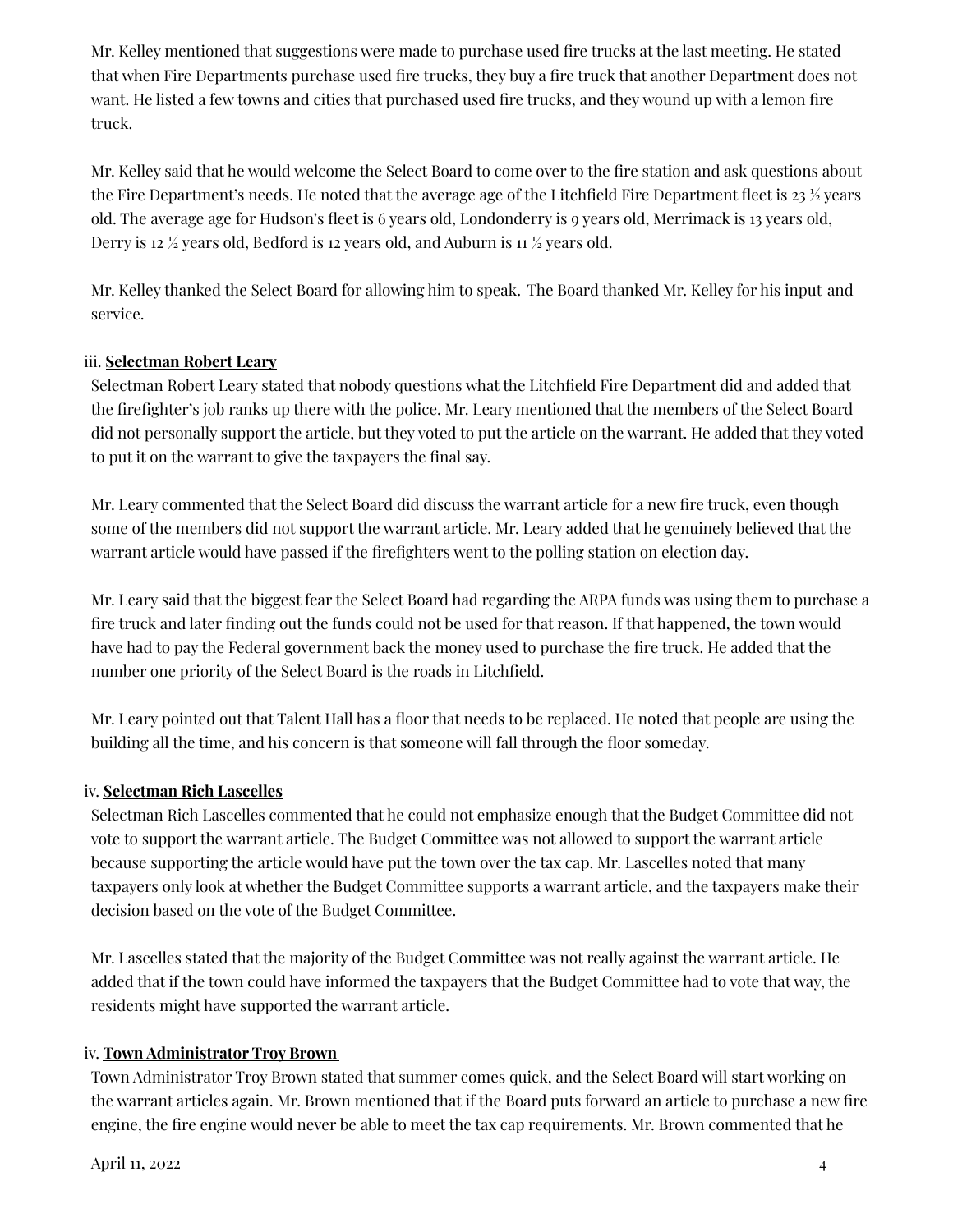only saw three options:

- a. Using a portion of the ARPA funds and funds from unassigned fund balances.
- b. Using 100% purchase from the ARPA funds.
- c. Using unassigned fund balance and a lease-purchase agreement.

Mr. Brown commented that the best outcome would have been for the warrant article to pass this year. The plan was to align the five-year lease-purchase agreement because another fire engine would need to be replaced after the fire truck was paid off.

Public Input closed at 7:25 pm.

### **5. Abatement Application:**

### **i. Consolidated**

Mr. Brown stated that Avitar received an abatement request from Consolidated Telephone. He noted that Avitar came back with some guidance regarding the request. Mr. Brown commented that the issue is that the Right of Way value is over-assessed at \$90,000, which is about \$1,660 in taxes. He noted that it is typical for the Selectmen to grant Avitar authority to handle these matters at their discretion while keeping the Select Board informed.

Mr. Brown commented that Consolidated Telephone has its equipment, poles, and conduits on a Right of Way. He noted that there is an assessment for having their equipment on the Right of Way because there is a value for having the equipment there.

#### **ii. American Towers**

Mr. Brown commented that American Towers is appealing the value of the leased site with the cell tower at 242B Derry Road. He noted that American Towers is not appealing the value of the cell tower, The assessed value of the leased site is \$521.600, and American believes the value is \$161,400.

Avitar recommended denying the request from American Towers because American Towers did not bring forth any market evidence.

Mr. Lynch mentioned that the cell tower was located at the Tabernacle Church, and Mr. Brown noted that American Towers was being assessed because they were leasing the Tabernacle Church property for private purposes.

Mr. Webber asked for a motion to allow Avitar to negotiate with Consolidated.

| <b>Motion:</b> | (Selectman R. Lascelles / Selectman K. Lynch) So Moved |
|----------------|--------------------------------------------------------|
| Discussion:    | None                                                   |
| <u>Vote:</u>   | $(5-0-0)$ The motion carried.                          |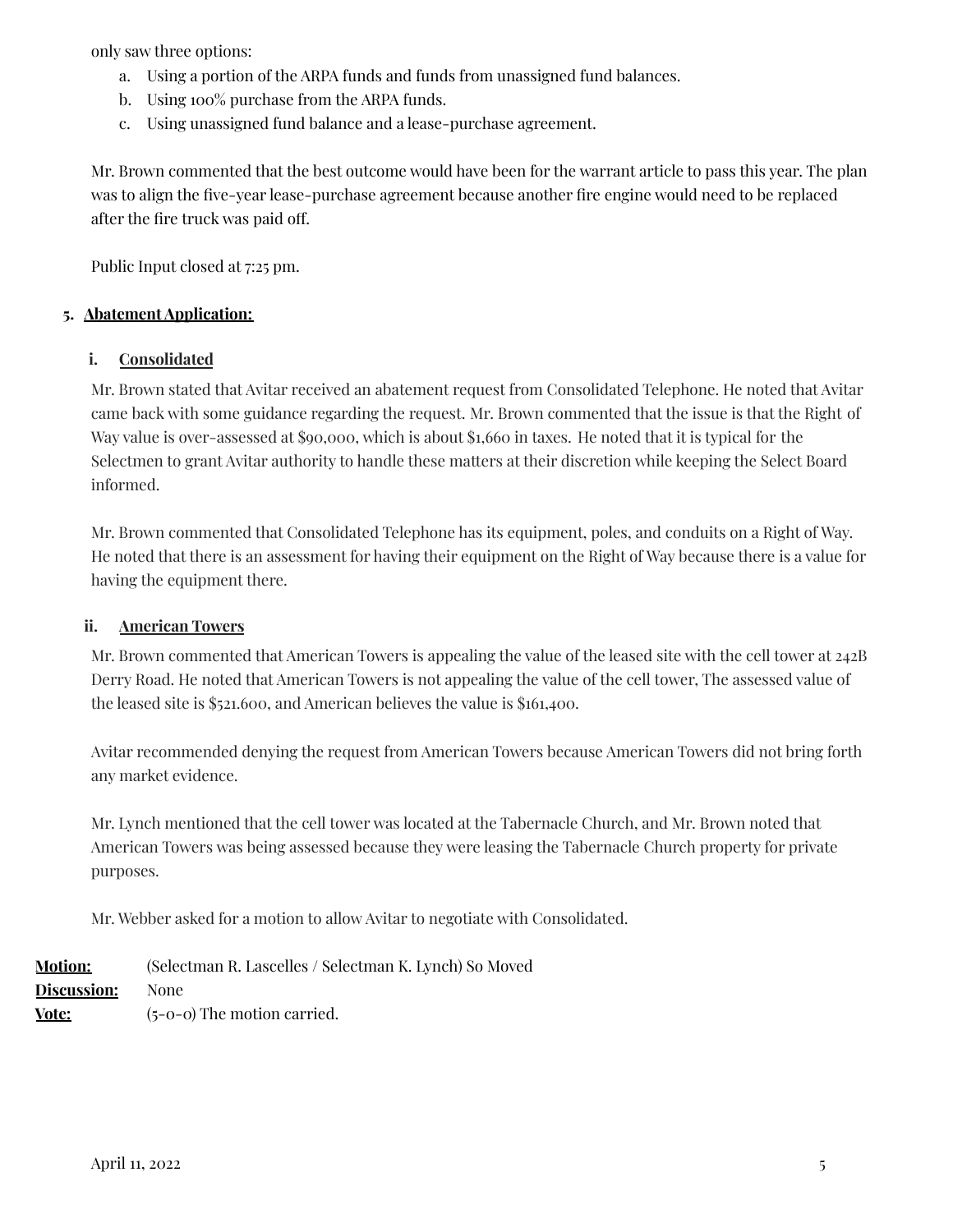Mr. Webber asked for a motion to deny American Tower's abatement application.

**Motion:** (Selectman K. Lynch / Selectman K. Queenan) So Moved

**Discussion:** The Board discussed whether American Towers would sue or if they would come back with a market analysis.

**Vote:** (5-0-0) The motion carried.

## **6. Investment Policy Review:**

Mr. Brown mentioned that the Board started to review Town Policies a couple of months ago but stopped when their agenda began to load up.

Mr. Brown commented that state law requires the Select Board to annually adopt and review a policy for the investment of public funds that provides a framework for the Town Treasurer to follow. In addition to compliance with state law, the primary purpose is to preserve the safety of principal and liquidity of cash to support operational needs.

Mr. Brown said that the policy requires the Town to maintain Public Officials' bond coverage limits of employees with its property liability insurance carrier. The policy allows the Treasurer to delegate deposit authority to ensure that deposits are conducted at least on a weekly basis and daily if cash exceeds \$1,500. Mr. Brown noted that the Trustee of the Trust Funds adopts their own policy.

No changes were recommended this year.

**Motion:** (Selectman K. Lynch / Selectman K. Queenan) Motion to approve the Investment Policy. **Discussion:** None **Vote:**  $(5-0-0)$  The motion carried.

## **7. Town Administrator Report:**

## **i. Legal Counsel and Police Departments - Tanager Way Safety Issues:**

Mr. Brown commented that Chairman Webber, Captain Scotti, and a representative from the Londonderry Police Department met and discussed the shootings at Tanager Way last year. A resident reached out to the Select Board and asked that they do some follow-up because they had heard that both Police Departments had closed the case.

Mr. Brown stated that the residents of Tanager Way want to come in and speak with the Select Board. Mr. Brown noted that the Londonderry Police Department provided him with the case reports, and he forwarded the reports to the Select Board. He also shared the reports with legal counsel to see if she had any input.

Mr. Brown said that by the next Select Board meeting, they will have coordinated with the Police Departments, legal counsel, and the Tanager Way residents. Mr. Webber stated that the Police Departments did not have any criminal findings, and there was nothing they could do.

Mr. Brown mentioned that they are looking into possible regulatory processes that would allow the town to do something based on public safety.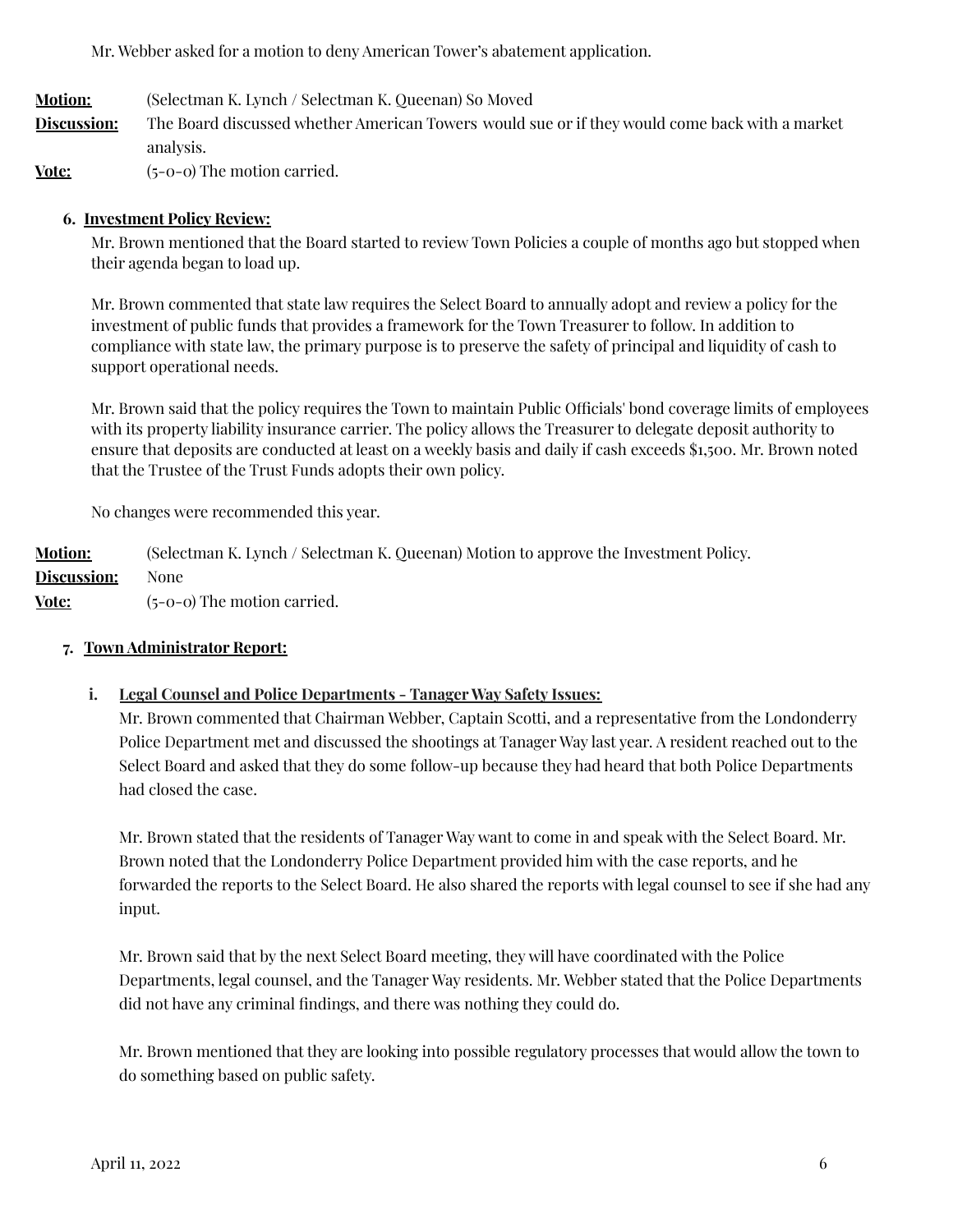## **ii. Pennichuck Water Rates Response:**

Mr. Brown commented that he is working with special legal counsel regarding the water rate case. Legal counsel has started to put together responses to the letter received by a resident. Mr. Brown noted that he expects to have the responses wrapped up by the next meeting.

## **iii. Vacation School Vacation Week:**

Mr. Brown informed the Board that he is taking a vacation during April vacation week. He informed Ms. White a couple of months ago, and she will attend the April 25 Select Board meeting.

## **8. Selectmen Reports:**

## i. **Selectman S. Webber:**

## a. **Recreation Commission:**

The Rec Commission has a meeting on April 12.

## b. **School Facilities Improvement Committee:**

The School Facilities Improvement Committee has a meeting on April 13.

## **ii. Selectman R. Leary:**

## a. **Budget Committee:**

The Budget Committee has a meeting on April 21. The Veteran's Group has a golf tournament on May 25 at Passaconaway. Mr. Leary added that the painting of the Old Town Hall would be restarted in May.

## **iii. Selectman R. Lascelles:**

## a. **Heritage Commission:**

Selectman Rich Lascelles commented that the Veteran's Group put up 16 new United States flags and the new flagpoles at the cemeteries.

The Heritage Commission was supposed to meet in April.

## b. **Emergency Management Team:**

Nothing to Report

## **iv. Selectman K. Lynch:**

## a. **Conservation Commission:**

Selectman Lynch stated that he did not attend the Conservation Commission meeting. He talked to Ms. McKibben, and she said that things went well.

## **v. Selectman K. Queenan:**

## **a. Planning Board:**

Selectman K. Queenan mentioned that the Planning Board met on April 5 at 7 pm, and the next meeting is on April 19 at 7 pm. Ms. Queenan reviewed the following subjects:

- 1. The 64 townhomes across from Corning Road and the Planning Board is focusing on possible traffic issues.
- 2. Continuing to make improvements for abutters on Temple Drive.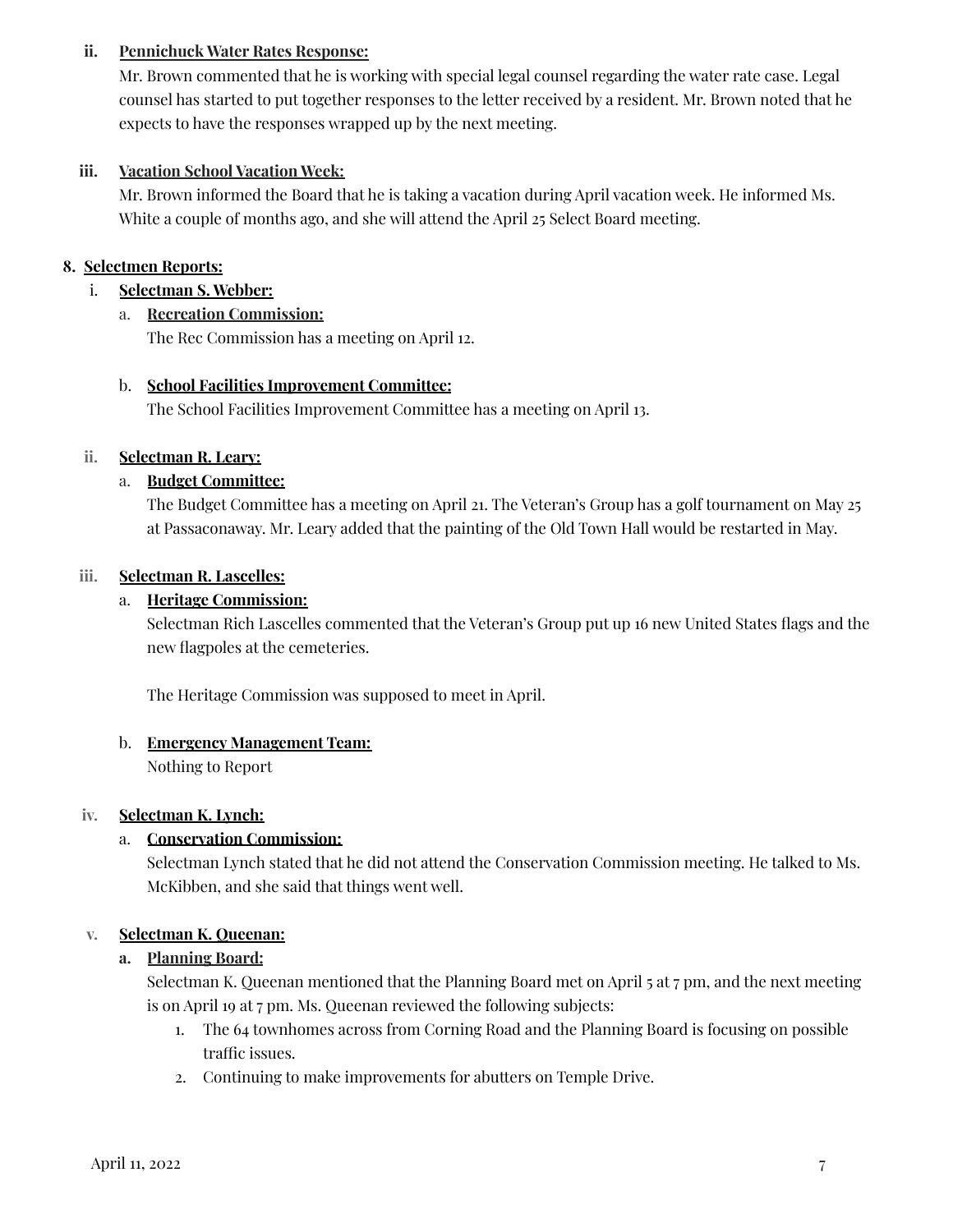- 3. The Department of Transportation has given the 3A/Corning Road intersection a grade of "D" and said it would continue to be a "D" after the units go in. Ms. Queenan added that the DOT expects it would likely worsen in the next 15 years and that in the future, this intersection might have to be improved. The developer is exploring ways to leave room for future road turning lanes or road expansion at that intersection.
- 4. The Planning Board will have a workshop regarding Albuquerque Avenue on May 3 or May 17.
- 5. There are reports of speeding, tailgating, and driving through stop signs on Albuquerque Avenue.
- 6. The Planning Board is looking into painted crosswalks around Campbell High School, and possibly at the intersection of Pinecrest and Talent. Ms. Queenan mentioned that she has a friend that was part of a court case where a child was hit and killed while trying to cross the road by a driver who was texting. Ms. Queenan pointed out that the case came down to the child not crossing the street using the crosswalk.

## **b. NRPC:**

Ms. Queenan stated that the last NRPC meeting was on March 16, at 7 pm. The next NRPC meeting will be on June 15 at 30 Temple Street, Nashua. At the last meeting, the NRPC discussed:

- 1. Expect a fee increase of approximately 5% for their dues. This increase will cost Litchfield about \$310 to \$320, and the increase will start in 2024. NRPC has not had a fee increase in 11 or 12 years. The NRPC uses these fees from the towns for grant matching.
- 2. When COVID-19 was at its peak, not much traveling was happening, and the tolls were not being paid. The NRPC receives some of its monies from the State collected tolls. The good news is that the NRPC had established a 501(c) to start getting money through different grants that were unavailable from the State or Federal government level.
- 3. President Biden's Bipartisan Infrastructure Law was passed. Ms. Queenan stated that New Hampshire should receive 1.4 billion dollars over a five-year time frame for highways and bridges. Ms. Queenan mentioned that the Select Board should stay tuned for further information.
- 4. Governor Sununu is working on a Regional Housing Assessment. Ms. Queenan pointed out that this time each of the Regional Planning Commissions will ask the same questions and each will report the data findings to the Governor in the same way.
- 5. Based on a news article, the State may be voting down the Capitol Corridor Rail and Transit Study funding, because it is tied to the results of NH House Bill 1432. The Capitol Corridor Project was for a proposed extension of the commuter from Boston into Southern NH, with two stops in Nashua and one in Manchester.

(Note: HB 1432 Title: Prohibiting the use of State funds for new passenger rail projects.)

- 6. Based on a news article, Amazon might have backed out of Hudson.
- 7. The Town of Hudson is doing a traffic study for their entire town.

## **c. Capital Improvement Planning Commission:**

Ms. Queenan stated that the CIP Committee met on April 4, and the meetings will be held on the first Monday of every month. The next CIPC meeting will be on May 2, at 6 pm. The CIP Committee discussed the following topics at the April 4 meeting:

1. Jay Minkarah will create a CIP report that shows all the backup data that went into creating the CIP Schedule spreadsheet.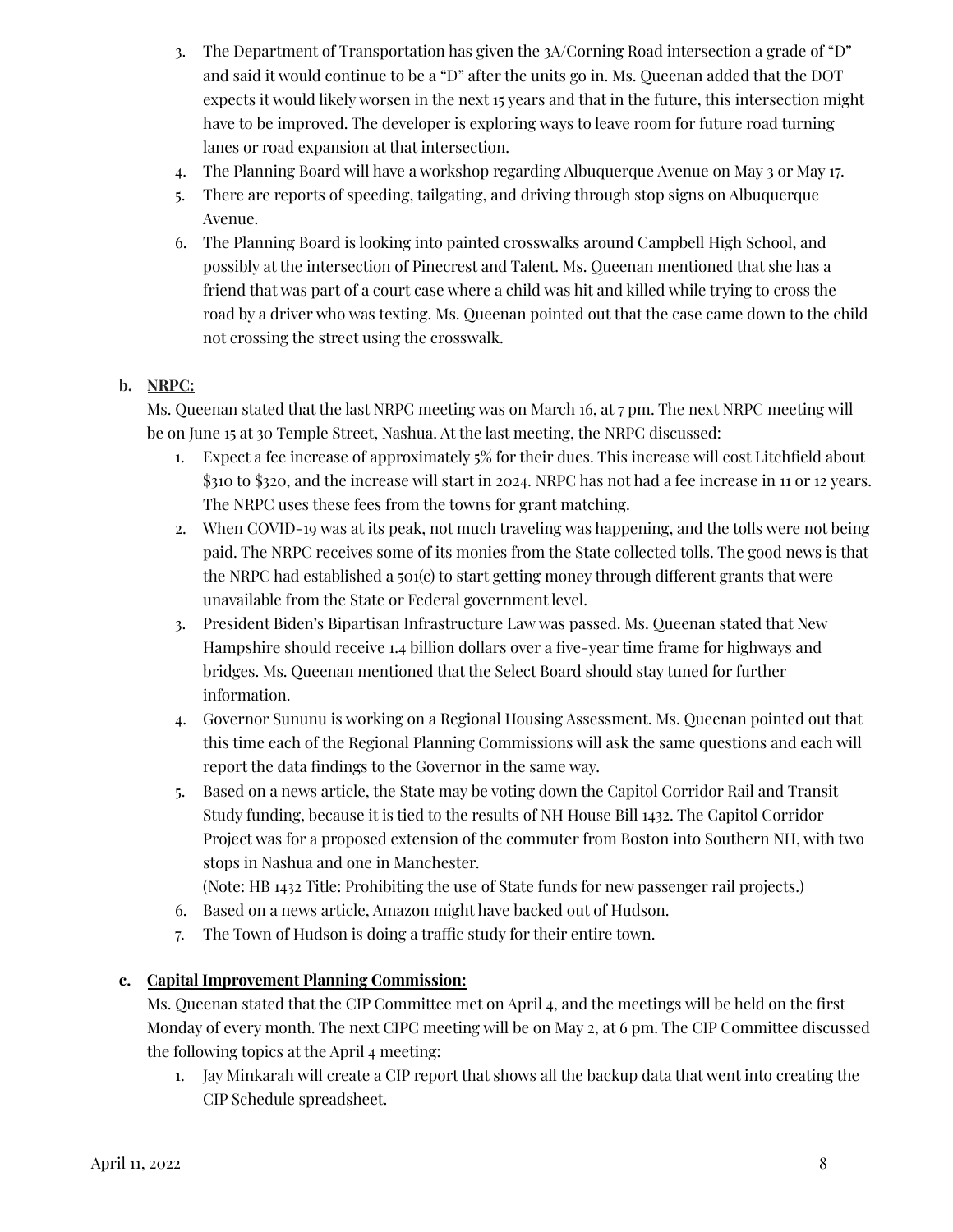- 2. The members will add any new items to the CIP Plan that were not added to the plan in the past. The projects needed to meet the \$50,000 threshold, and with the current inflation, the projects that did not meet the threshold might make it this time.
- 3. The members will prioritize the items on the updated CIP, then present them to the Board of Selectmen. They will be able to see what items the ARPA funds will pay for and what items it will not.
- 4. Jay Minkarah will start looking at Impact Fees.

## **9. Items Removed From Consent:**

**i.** None

## **10.Non-Public:**

Chairman Steven Webber mentioned that the Board would be entering Non-Public Session under RSA §91-A:3. II(a) - Employee Dismissal, Discipline, or Investigation, and a second RSA §91-A:3 II(a) - Employee Compensation. He asked for a motion to enter Non-Public at 8:08 pm.

**Motion:** (Selectman K. Lynch / Selectman R. Lascelles) So moved.

### **Discussion:** None

## **Roll Call:**

- **a.** Selectman S. Webber Yes
- **b.** Selectman R. Leary Yes
- **c.** Selectman R. Lascelles Yes
- **d.** Selectman K. Lynch Yes
- **e.** Selectman K. Queenan Yes

**<u>Vote:</u>** (5-0-0) The motion carried.

#### **11. Reconvene:**

**Motion:** (Selectman Lynch / Selectman Lascelles) motioned to adjourn the Non-Public Session at 8:32 pm.

**Discussion:** None

**<u>Vote:</u>** (5-0-0) The motion carried.

#### **12. Adjournment:**

**Motion:** (Selectman Lynch / Selectman3) motioned to adjourn the Public Session and seal the Non-Public minutes indefinitely because it was determined that divulgence of the information likely would adversely affect the reputation of any person other than a member of the Board at 8:33 pm. **Discussion:** None

**Vote:** (5-0-0) The motion carried.

Respectfully Submitted, Matthew Sullivan BOS Recording Secretary